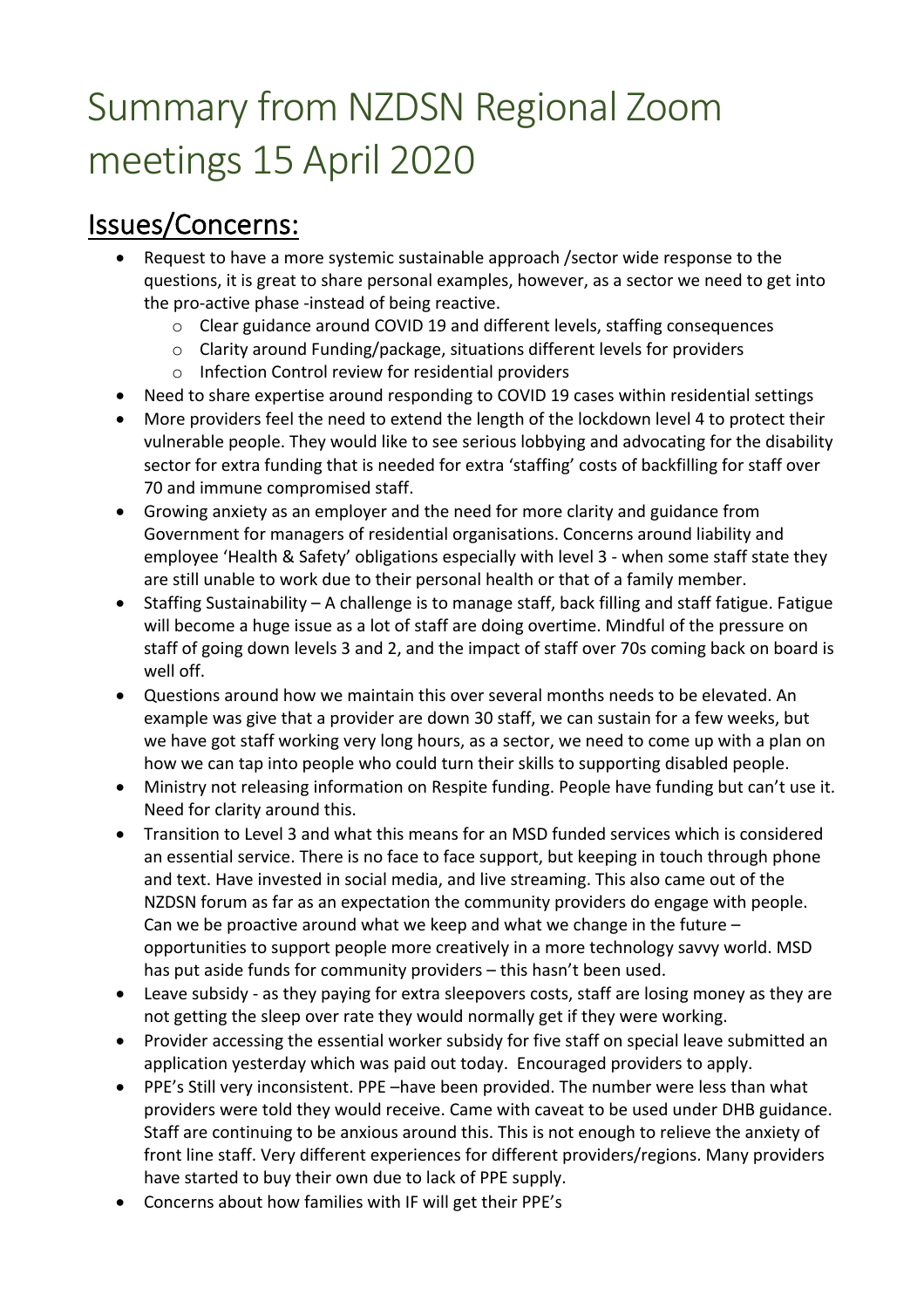- Different approaches between the different IF Hosts some are taking care of all the distribution themselves, some partly.
- Many people with High & Complex Needs struggle without daily visits from relatives, guidance has been sought with MOH on what residential providers are allowed to do at different levels.
- Value and contribution of families. Some people had gone home to families. One provider had spoken to families and forewarned that it could be longer than four weeks that they would have their family member home with them. Another provider indicated families were in contact and some wanted their family member to return earlier. Possibility of seeking an exemption if needed to get people out of the family home if situation was volatile.
- The flexibility of NASC recently to allow people greater independence to manage their supports and how quickly they were able to initiate this. Will this continue after the Lockdown period ends, as this is something many people have wanted for a long time.
- Community & Participation providers would like some more guidance about their role and expectations from Ministry.
- It was noted that some supermarkets were making distinctions between "essential" workers and "emergency" workers, with priority given to emergency workers.

### **Funding/ Wages:**

- Need for residential providers to get clarity around financial assistance package. Costs are starting to escalate.
- Provider currently paying premiums so that staff only will work for them.
- Financial situations for some providers start to become really tense. Unexpected extra costs now really start to become a struggle as some of the saving have gone. Extra costs due to 75% more sleepover costs.

### **Individualised Funding:**

- The Manawanui team has been contacting vulnerable people to check their supports in place. PPE has been sourced for people and distribution is being finalised. There are two live streaming sessions a week to connect with people particularly those in isolation. Many questions received around leave entitlements. The MOH relaxed purchasing guidelines has been helpful. Requests for Enhanced Individualised Funding have increased.
- In relation to the Family Funding package, the Family funding is going under IF from 14 April - a number of people are being supported to transition. This Covid-19 situation lends nicely as people are able to engage family and community for assistance.
- IF guidelines now are extended to an EGL like approach- ie., IF enhanced funding, Flexible budget. People still need to work within their allocated budget but have flexibility around what they use it for. MOH currently has a "no blame" approach until Jun 30. But the message to families has to be clear that this is not going to last.

### **Staffing - Residential:**

- Staff welfare is becoming a concern, especially given that, staff are effected by their partners who have reduced or no work
- Some providers see a sense of calmness after the hectic pace in the first 2 weeks.
- Some tension to keep covering required shifts, the longer the COVID 19 situation will last the more concern if they can keep providing the staff needed.
- Worries about staff over 70 and Immune-comprised staff it might take a long time before they can go back to work
- Staff trying to protect bubbles, get abused by families dropping off supplies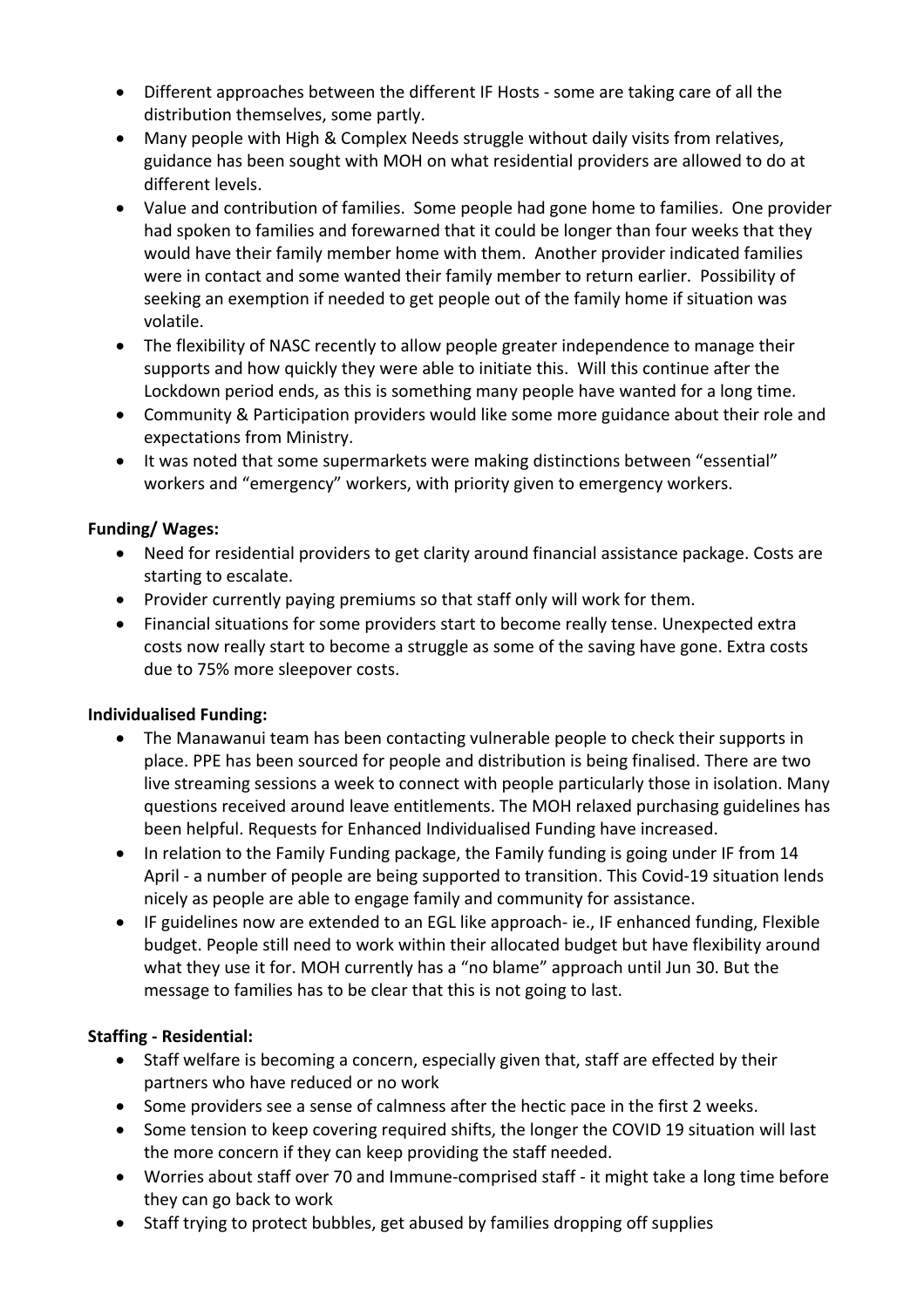- Most work with 3 days on 3 off etc rosters, some staff even voluntarily working full month to stay with client
- Providers are including staff in decision making which has been very positively received and helps to get staff on board with new processes that are needed.

### **Supported employment:**

- Some of their clients lost job due to non-essential service
- Finding it hard to get employment opportunities for the people they support
- Can't visit their clients, harder to engage- best contact goes via text messaging
- Concern at the moment is around the anticipated rise in unemployment levels and the impact on both our existing and new clients within our service. Particularly how competitive it will become to secure employment for people with disabilities against the experience, qualifications of people who have lost jobs as a result of COVID 19. Secondly what are the expectations of MSD in the shorter term (next 6-12 months) regarding service providers meeting agreed contract targets?

### **Day programmes:**

• Still going strong with online programmes and delivering resources to families. As they already closed at level 2 not sure when they should open their day centres again.

### Support/Resources:

### **Welfare:**

Student Volunteer Army has a grocery delivery service shop.sva.org.nz

Wecare.Kiwi is a joint venture between IHC and Carers NZ

Challenging behavior: Explore Online support (have set up an 0800 number – 0800 000 421) Employer: www.employment.govt.nz

Specific Cultural support for Maori community:

https://www.protectourwhakapapa.co.nz/covid-19

If an essential worker has not been able to access care for their child/children, they can contact the Ministry via ECE.Info@education.govt.nz

### **IF Covid-19 Guidance:**

- https://www.health.govt.nz/system/files/documents/pages/guidance-for-people-onindividualised-funding-3april-2020.pdf
- There are some wider IF spending guidelines in place until 30 June 2020 on website MOH, however people are still expected to keep within their budget. People need to contact their IF Host for more information.

### **PPE:**

Supplyme.co.nz https://www.supplyme.co.nz/

Supply for Reusable face screens: TM Covers: sales@tmcovers.co.nz

Covid-19 Additional Easy Read Links & Resources

• Useful info on the MOH site AND scroll right down to the bottom and there is a link to the WHO re rationale for the use of protective equipment for COVID-19